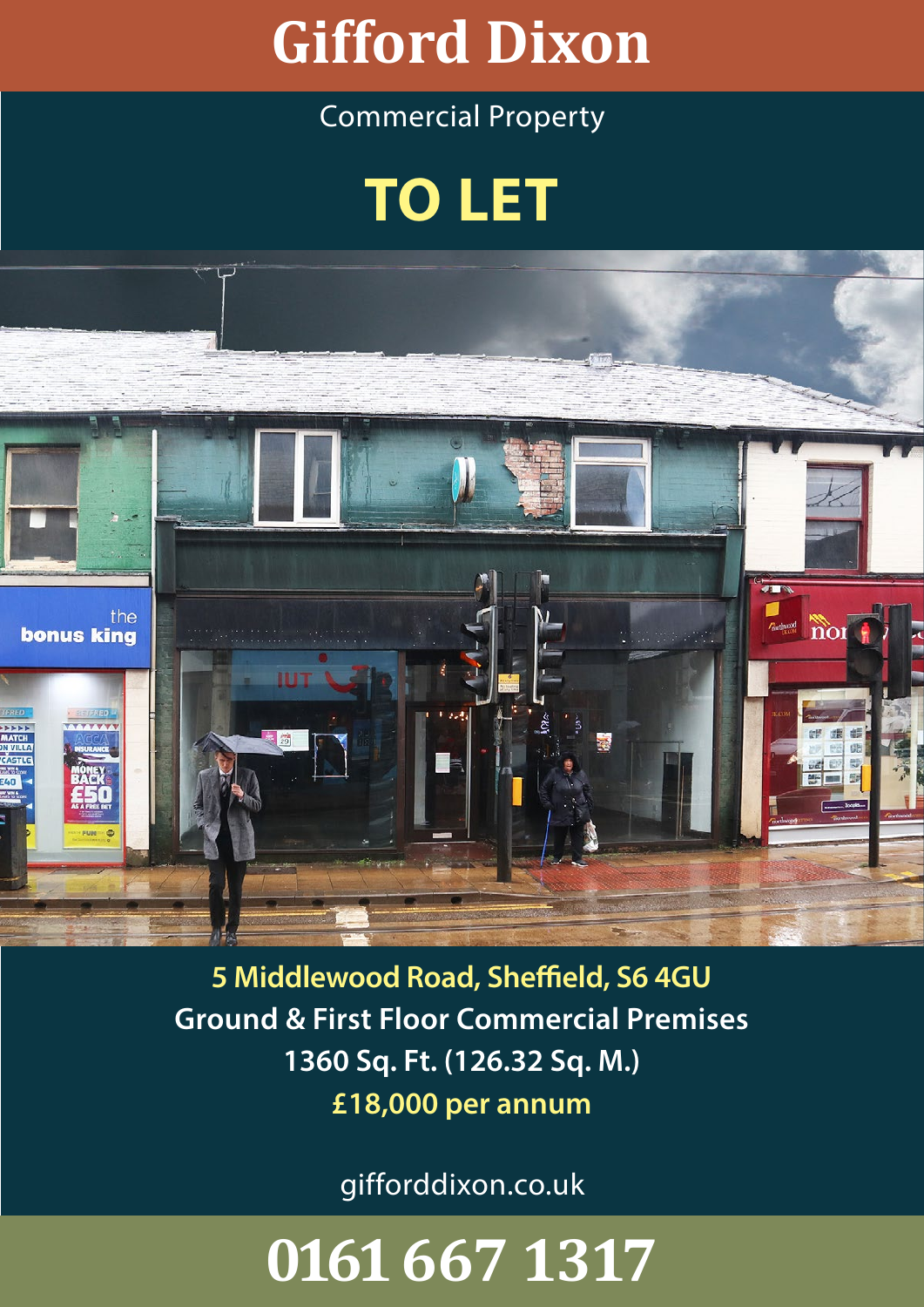#### **LOCATION**

The property is situated in a prominent town centre location along Hillsborough Road, which is a busy and established retail location in the Hillsborough area of Sheffield.

Other nearby operators include Betfred, Subway, Barclays Bank, and Specsavers opticians.

#### **DESCRIPTION**

The property comprises a traditionally constructed two storey mid terraced property, with rendered brick elevations to the front beneath a pitched slate covered roof. The premises benefits from being largely glazed to the ground floor, which allows a generous amount of natural light as well as useful display frontages.

The ground floor consists of a largely open plan retail space, with storage room to the rear and a staircase leading to the first floor, where a large storage and private office room can be found together with toilet facility.

#### **ACCOMMODATION**

As measured on a net internal basis (NIA) in accordance with the RICS Property Measurement 1st Edition : -

| <b>Ground Floor</b> | Sq. M. | Sq. Ft. |
|---------------------|--------|---------|
| Retail space        | 690    | 64.14   |
| Retail storage      | 44     | 4.1     |
| <b>First Floor</b>  |        |         |
| Storage space       | 199    | 18.48   |
| Office room         | 426    | 39.6    |

Plus W/C facilities to the rear of the first floor space.

#### **RENT**

**£18,000** per annum.

#### **EPC**

We understand than an EPC has been commissioned and will be available on request.

#### **BUSINESS RATES**

Rateable Value (2017 List) - £17,890 (split across 3 assessments)

You may qualify for some small business rate relief on this unit. Interested parties are advised to make their own enquiries with the local authority.

#### **LEASE TERMS**

The premises are available on a new FRI (fully repairing and insuring) lease for a minimum of 6 years with upward only rent review at the end of the third year and other terms to be agreed.

#### **PERMITTED USE**

Following recent government guidance the Town & Country Planning (Use Classes) (Amendment) (England) Regulations 2020 come into force on 1st September 2020.

This property will thereafter be classified as 'E' (commercial, business and service uses) which we understand will allow the free movement of uses that fall within this new classification without the need for planning.

Permitted uses here will therefore include the current uses of A1 (shop), A2 (financial & professional services), A3 (café & restaurant), B1 (offices, research and development), D1 (clinics, health centres, creches, day nurseries), D2 (recreation and fitness)

#### **VAT**

We understand that VAT is not applicable to the rent on this property.

#### **LEGAL COSTS**

The ingoing tenant will be responsible for the landlords' solicitors' reasonable fees in the preparation of the lease.

#### **SERVICES**

We understand that mains gas, electric, water and drainage are connected to these premises.

#### **POSSESSION**

Vacant possession is available on completion of all legal formalities.

#### **VIEWINGS**

Strictly by appointment with the sole agent.

### **Gifford Dixon**

**Commercial Property**

**0161 667 1317**

#### **Steven Gifford-Dixon** M: 07779 263914 E: steven@gifforddixon.co.uk

Subject to contract 11th August 2020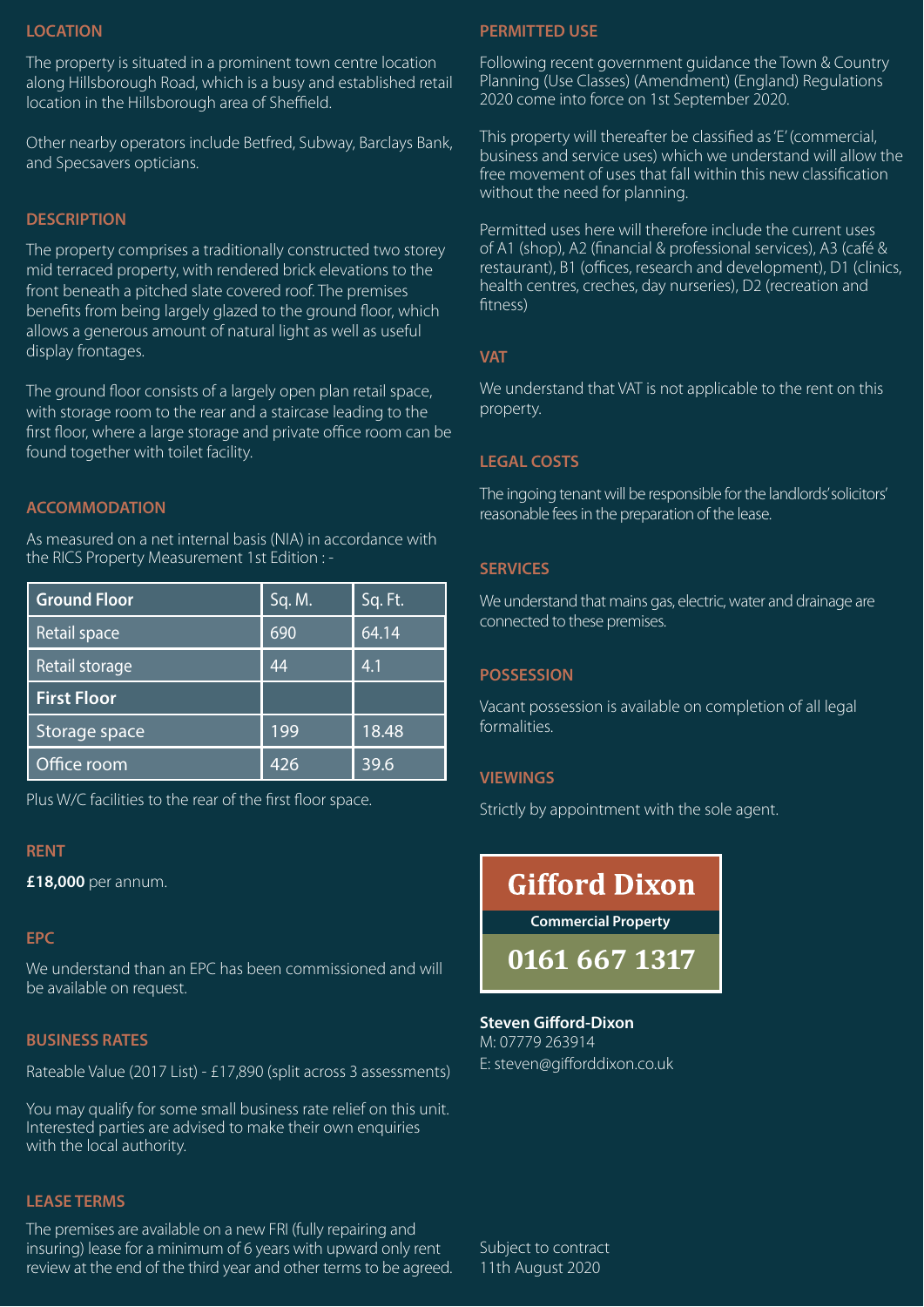### W **Gifford Dixon**

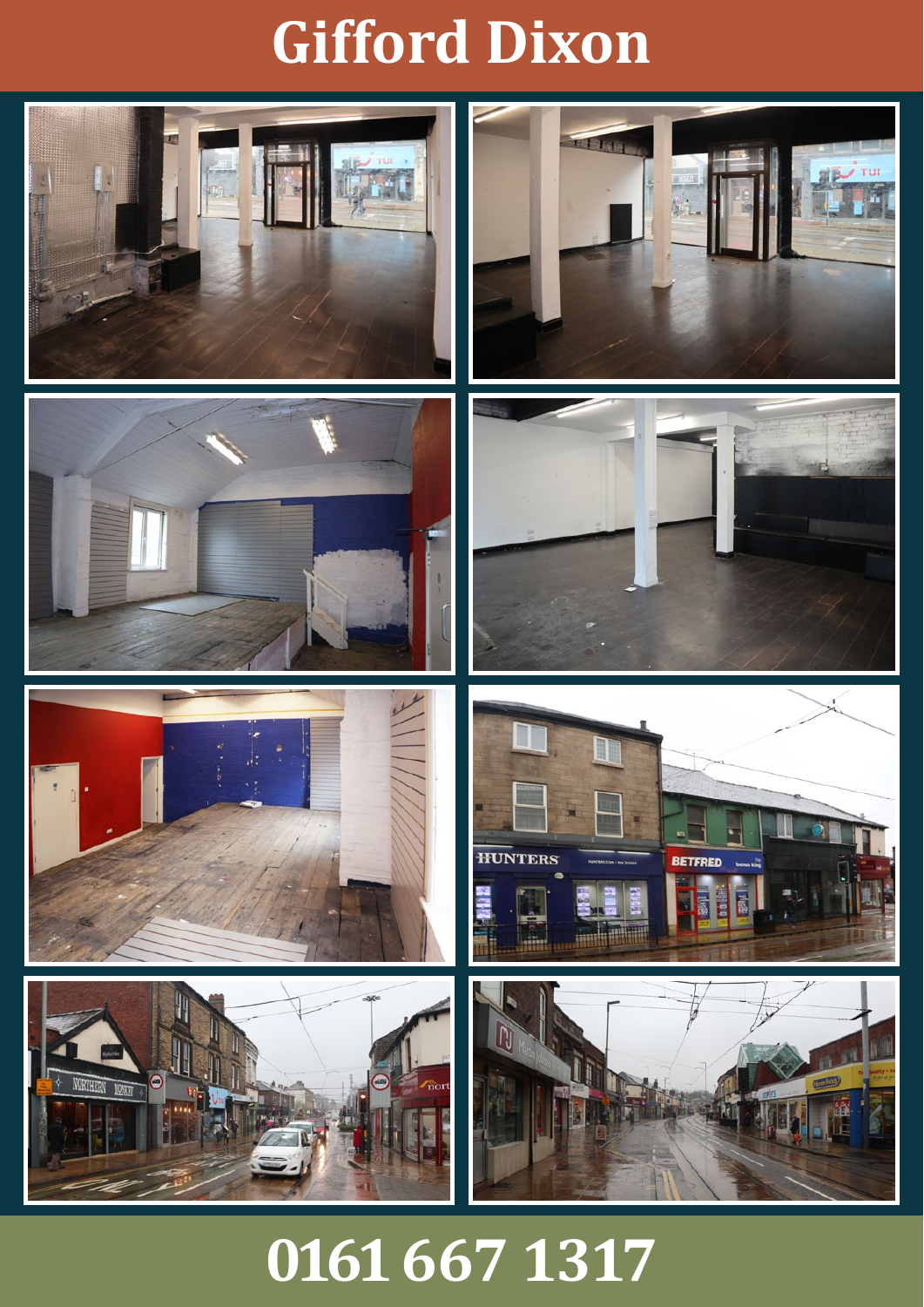## **Gifford Dixon**